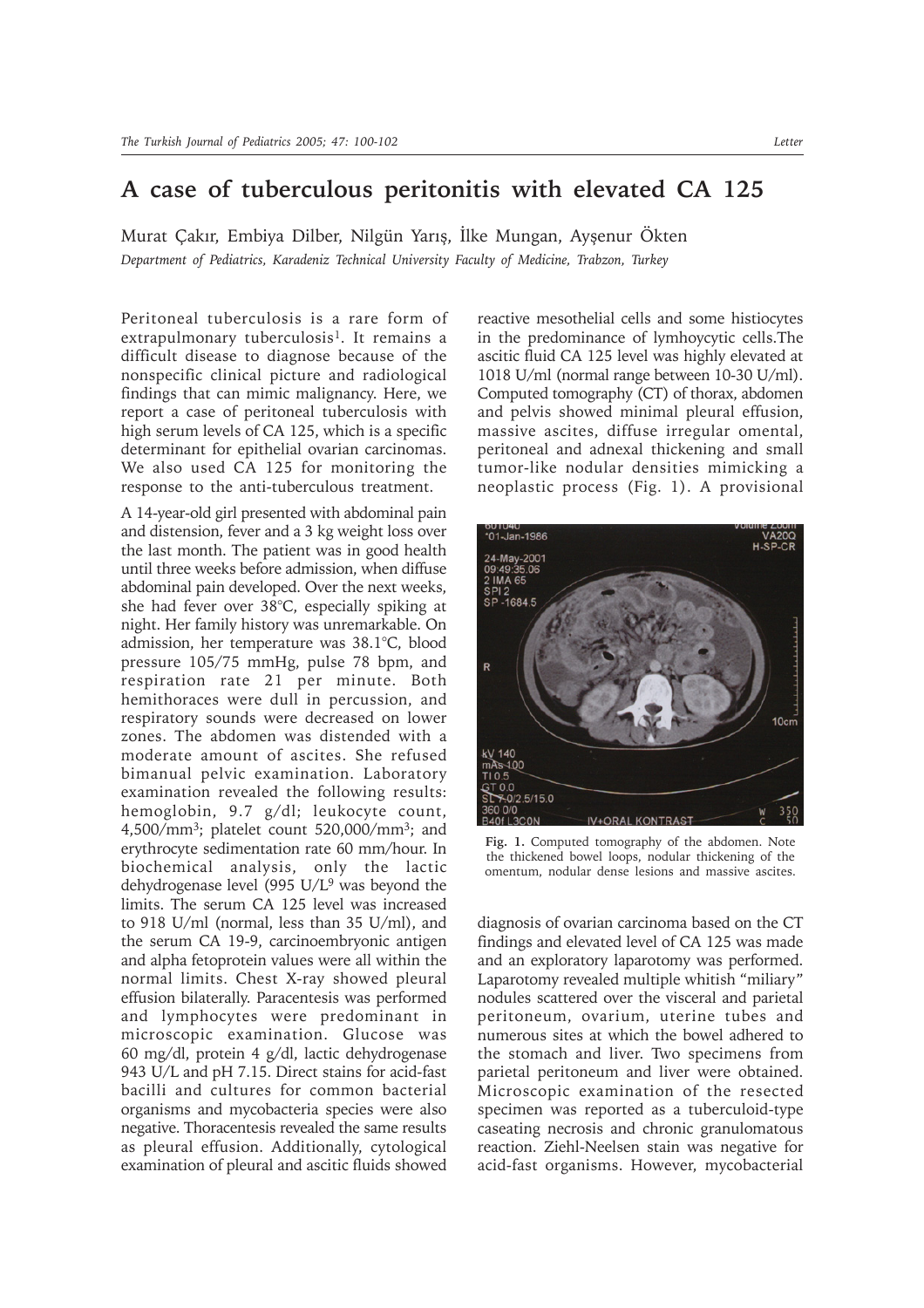cultures of ascitic fluid and peritoneal biopsy yielded Mycobacterium tuberculosis that was sensitive to commonly used anti-tuberculous drugs. The patient was treated with steroid (1 mg/kg/day for one month), isoniazid (10 mg/kg/day for one year), ethambutol (20 mg/kg/day for four months), rifampin (10 mg/kg/day for one year) and pyrazinamide (30 mg/kg/day for two months). She responded well to anti-tuberculous medications, her initial clinical symptoms and signs disappeared and, of note, the serum CA 125 level had decreased to 340 U/ml one month later, to 76.6 U/ml two months later and to 15.5 U/ml five months later.

Primary peritoneal tuberculosis typically presents with non-specific symptoms and signs, including abdominal pain and swelling, weight loss, fever and ascites<sup>1</sup>. The diagnosis of peritoneal tuberculosis is difficult and is often made at laparotomy. It is important to differentiate peritoneal tuberculosis from malignant processes such as ovarian carcinoma, abdominal lymphoma, malignant peritoneal mesothelioma, gastrointestinal malignancies and other causes of peritoneal carcinomatosis2.

Although epithelial ovarian carcinoma is extremely rare in childhood, our patient generated reasonable concern for epithelial ovarian carcinoma, because of the combined findings of nodular peritoneal dense lesions and adnexal thickening on abdominal CTD, multiple whitish "miliary" nodules on lapartomy with elevated CA 125 level, and non-specific clinical symptoms such as abdominal pain, weight loss and ascites<sup>3</sup>. Several cases of tuberculous peritonitis with increased CA 125 levels, simulating ovarian cancer, are described in the literature in young women, but to the best of our knowledge, it has not been reported in a pediatric patient<sup>1</sup>. In these patients, ovarian carcinoma was the primary differential diagnosis that caused the exploratory laparotomy or laparoscopy with biopsy. Only a few cases of diffuse malignant peritoneal mesothelioma with elevated CA 125 have been reported in childhood in the literature4. The differential diagnosis is difficult and the majority of the cases are diagnosed with histological examination, as in our case. Gastrointestinal malignancies may cause peritoneal carcinomatosis in childhood4. The differential diagnosis is also made by histological examination. An important point is that the most common histological subtype of gastrointestinal malignancies is adenocarcinoma; carcinoembryonic antigen and CA 19-9 are more sensitive and specific than CA 125. In our patient, carcinoembryonic antigen and CA 19-9 were within the normal limits.

In most reported cases, the CA 125 levels have been below 500 U/ml in tuberculous peritonitis<sup>1</sup>. In our patient, the CA 125 level was quite high with levels of 918 U/ml in the serum and 1018 U/ml in the ascetic fluid. It has been suggested that the high level of the CA 125 is caused by a chronically inflamed lesion of the peritoneum5. The decrease in CA 125 level after therapy supports this opinion. In a pervious report, a positive correlation was found between the CA 125 level and tuberculous activity; normalization of CA 125 levels after antituberculous therapy was also demonstrated in that report<sup>6</sup>.

The most common CT feature of abdominal tuberculosis is lymphadenopathy and high density ascites fluid<sup>7</sup>. Thickening and nodularity of the peritoneal surfaces, mesentery, omentum, and bowel wall are the other findings<sup>7</sup>. However, these findings are not pathognomonic for tuberculous peritonitis, and they can occur in other diseases such as peritoneal metastatic carcinomas. In a previous article, it was reported that nodular implants and irregular peritoneal thickening suggest peritoneal carcinomatosis, whereas smooth peritoneum with minimal thickening and pronounced enhancement suggest peritoneal tuberculosis<sup>8</sup>. In our case, peritoneal, omental and adnexal thickening, with small nodular densities with elevated CA 125 were suggestive of a malignant disease.

In summary, peritoneal tuberculosis may occasionally be misdiagnosed as peritoneal carcinomatosis, as shown by our case and previous reports. Because of this, tuberculous peritonitis should be considered in the differential diagnosis of a child with fever, ascites, weight loss, and elevated CA 125. This case also illustrates that CA 125 may be used in the monitoring of other abdominal conditions were ascites and marked peritoneal inflammation are present in childhood.

## **REFERENCES**

- 1. Phyo P, Mantis JA, Rosner F. Elevated serum CA 125 and adnexal mass mimicking ovarian carcinoma in a patient with tuberculous peritonitis. Prim Care Update Ob Gyns 2001; 8: 110-115.
- 2. Panoskaltsis TA, Moore DA, Haidopoulos DA, McIndoe AG. Tuberculous peritonitis: part of the differential diagnosis in ovarian cancer. Am J Obstte Gynecol 2000; 182: 740-742.